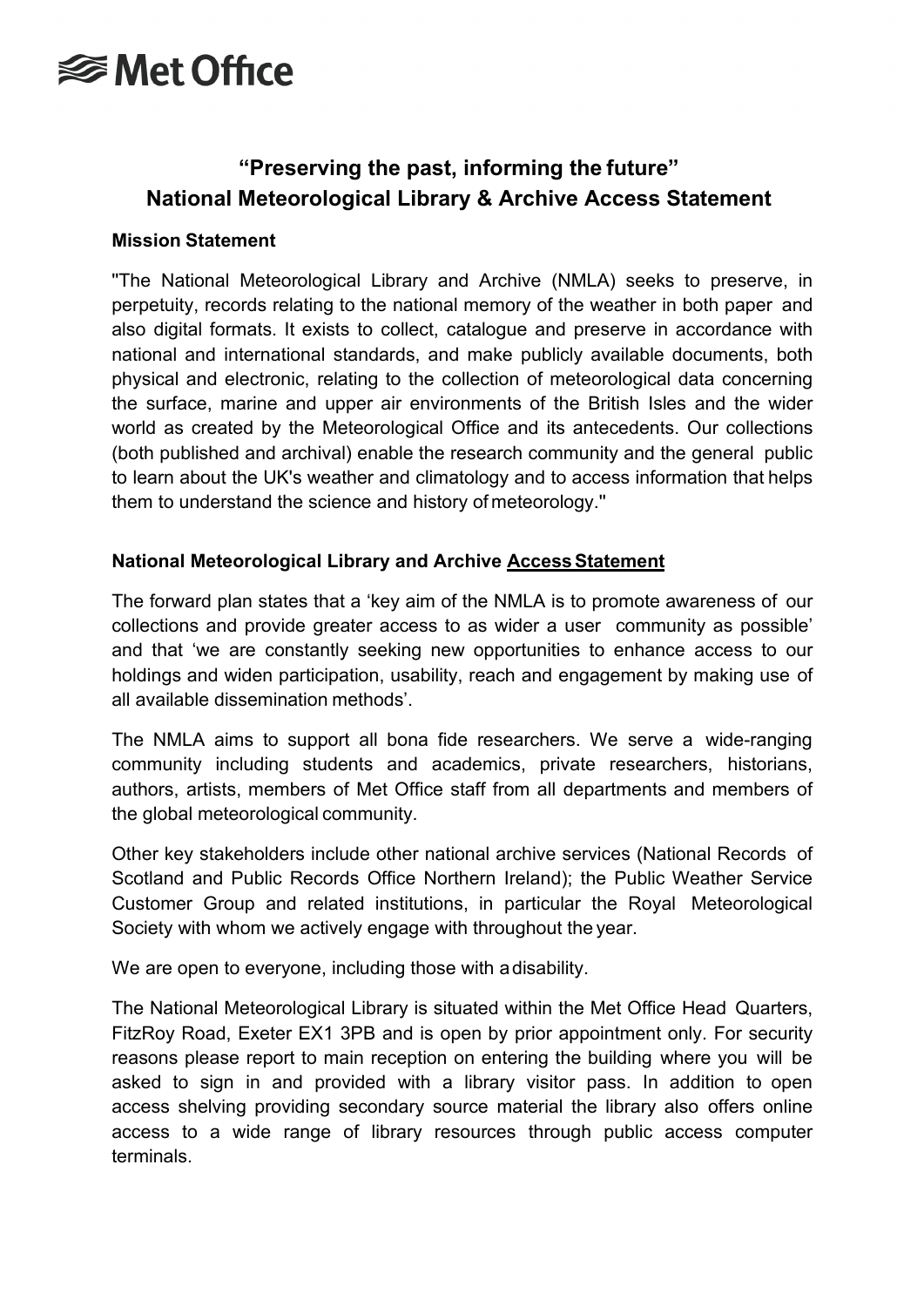### **<del></del>** Met Office

The National Meteorological Archive is held at Great Moor House, Sowton Industrial Estate, Exeter, EX2 7NL. It is open Tuesday – Thursday 1000 to 1630 and booking in advance is essential. The archive holds primary source material, a small amount of older secondary literature and the rare book collection. Consultation of hard-copy Archive collections will be in the reading room and in accordance with current reading room rules which are available on our website and will be advised by e-mail and/or telephone.

Further information on the library and archive collections, including access to our online catalogue and factsheets is available from our [website.](http://www.metoffice.gov.uk/learning/library)

Enquiry officers will be happy to assist researchers with more detailed advice on the use of the archival collections for their research. Our collections are catalogued and can be searched via our [online catalogue.](https://library.metoffice.gov.uk/) We also provide a detailed [Records](http://www.metoffice.gov.uk/learning/library/archive/collections) Guide to the main archival series which explains the main types of records we hold and how best to use them. The Records Guide and all factsheets are also available in hard copy on request.

Although we do our best to make archive collections available to our all our researchers restrictions may be placed on public access to some archive records for a variety of reasons. These will usually be because of conservation needs or to comply with legal requirements such as the General Data Protection Regulation (2018). Researchers will be advised if any material they are requesting may be affected by these restrictions. In most cases it is still possible to provide the information required either by offering access to a scanned copy of the original article or by asking archive staff to extract relevant information from documents affected by data protection.

We acknowledge that not all of our customers will be able to visit us in person. The NMLA runs an e-mail enquiry service which aims to provide a response to questions within five working days. However the service is subject to a limit of thirty minutes per enquiry in order to ensure fair usage.

Our services including the information and records we provide are made available to customers free at the point of use as part of the wider Public Weather Service. All information originating from the Met Office is subject to Crown Copyright. The re-use any of the Met Office information we provide to customers is subject to the terms of the [Open Government Licence.](http://www.metoffice.gov.uk/learning/library/ogl-acknowledgement) Access to collections we hold on behalf of the Royal Meteorological Society (RMetS) is provided under the same terms although for records where the copyright still resides with the RMetS their permission is required for any commercial re-use.